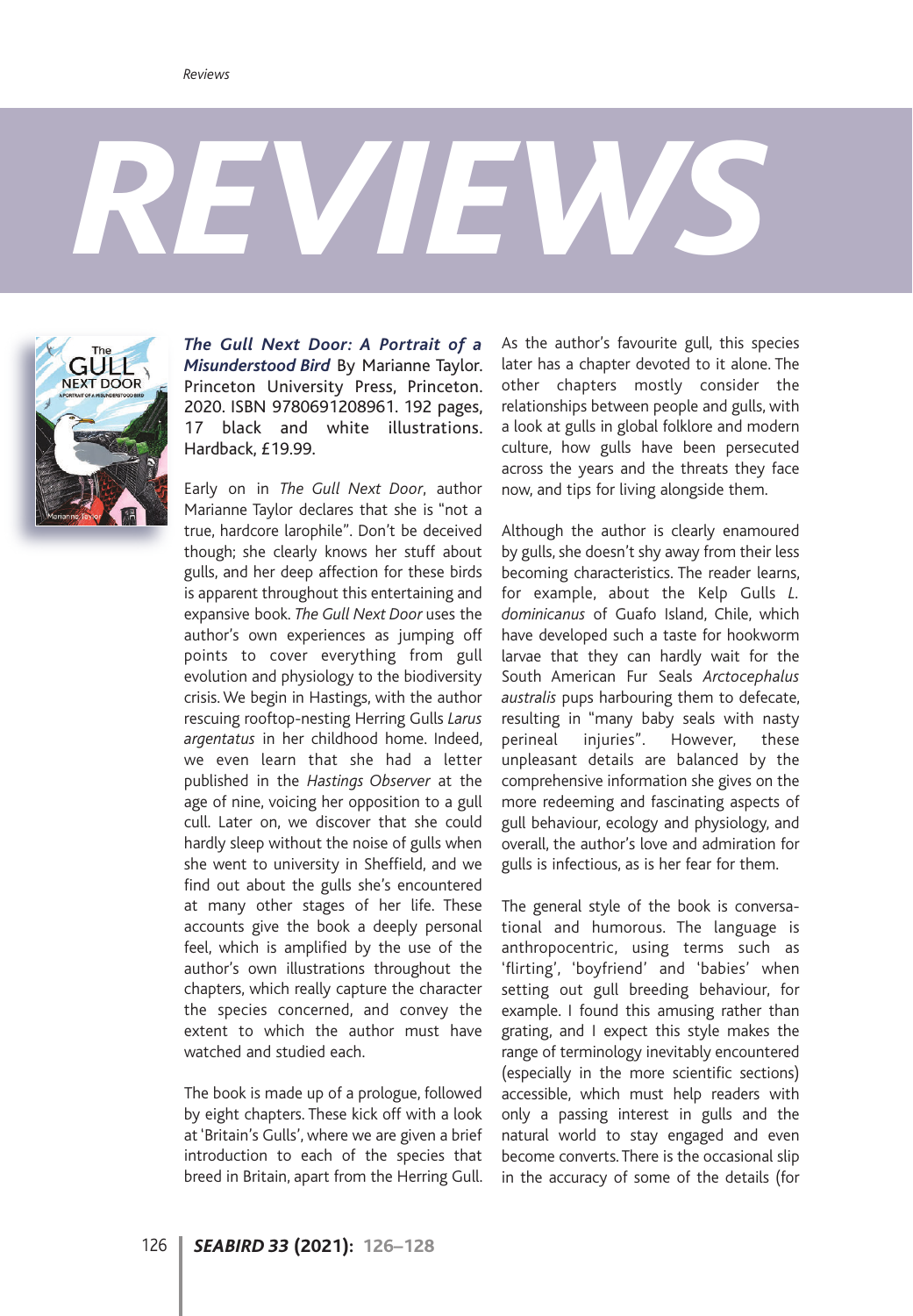example, the Herring Gull joined the UK's Birds of Conservation Concern Red List in 2009, not 2002 as the book states), but such mistakes are only minor and shouldn't detract from the overall enjoyment of the book or the author's accomplishment in bringing so much information together in such an appealing way.

The book ends with a rallying cry to protect the natural world. The author draws parallels between human attitudes towards gulls and those towards other species, including mammalian predators and birds of prey, many of which have since become locally extinct thanks to their tendency to impinge on human spaces and lifestyles. She suggests that familiarity (with gulls living in urban spaces) can breed admiration, and help keep humans in touch with the natural world on which we depend, giving us cause to protect it. The book's postscript, written just as the Covid-19 pandemic was taking hold, and heavily referencing the climate crisis, says "we are going to need our wildlife to help get us out of this mess". As a larophile myself, I hope Marianne Taylor's book challenges and changes the perceptions of some readers to gulls and other 'undesirable animals', and if that is part of a broader shift towards improving the lot of gulls and seabirds in general, then I'd be delighted. Either way, I admire the author's ambition, and recommend her book.

*Viola Ross-Smith*

*Seabirds: The New Identification Guide* By Peter Harrison, Martin Perrow, Hans Larsson. Lynx Edicions, Barcelona. 2021. ISBN 9788416728411. 600 pages, 239 plates with 3,800+ colour illustrations; colour distribution maps. Hardback, £74.99.

I remember the excitement of the release of Peter Harrison's *Seabirds: An Identification Guide* in 1983 and have eagerly anticipated the publication of this update to the original classic. Covering all known seabirds of the world, the scope and ambition of the authors is very impressive. The book describes 434 species across nine orders and 18 families that "spend part or all of their lives interacting with the ocean (especially as a source of food) and not just migrating over it".

The introduction to the book includes sections on: the definition of a seabird introducing the 25 groups; the basics of seabird ID; *How to use this book*; glossary of terms; seabird topology and world maps showing sites cited in the species accounts. The 'groups' section has a brief introductory paragraph, a representative thumbnail image and the plate numbers which I found greatly aids navigation of the book. The section on the basics of identification covers all things to look for to help identify a seabird, including preparation for time in the field.

*Seabirds: The New Identification Guide* presents species in taxonomic order divided into 25 groups representing families or subfamilies including recent amendments to taxonomy. Each seabird group has a 1–8 page introductory section followed by the individual species accounts. Group introductions contain useful identification information tailored for each group with paragraphs on such things as location; head and bill pattern and shape; wing patterns; moult and ageing; and size and jizz. The introductions for some groups, such as frigatebirds, include extra detail showing a comparative key with thumbnails of birds in flight showing the stages in plumage development and other morphs for some species. In the group gadfly petrels there are figures showing in-flight undersides of each species; underwing scoring system and polymorphism in one species. Tailoring the details and structure of group introductions is very welcome and helpful.